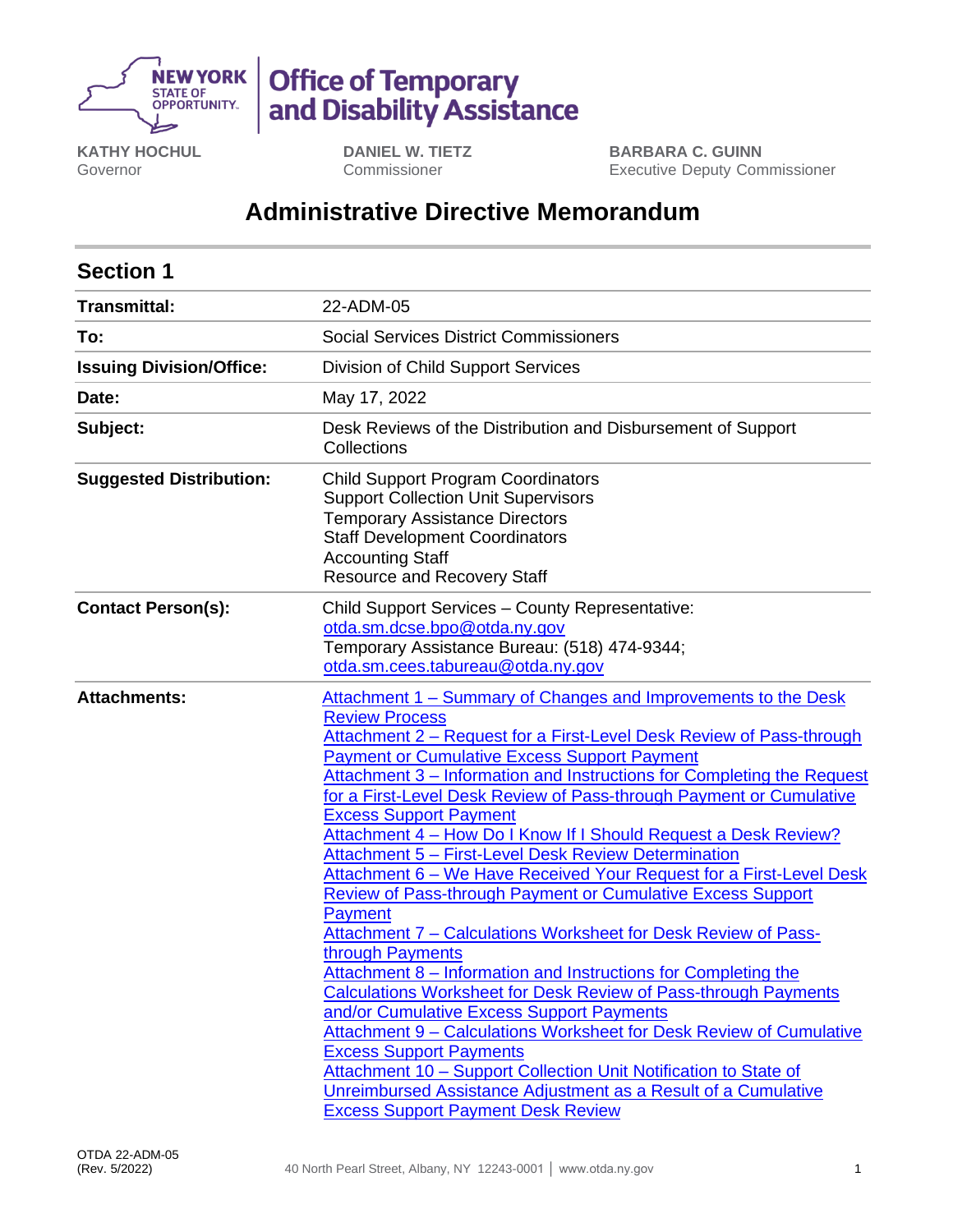| Attachment 11 - Request for a Second-Level Desk Review of Pass-       |
|-----------------------------------------------------------------------|
| through Payment or Cumulative Excess Support Payment                  |
| Attachment 12 – Information and Instructions for Completing the       |
| Request for a Second-Level Desk Review of Pass-through Payment or     |
| <b>Cumulative Excess Support Payment</b>                              |
| Attachment 13 - Second-Level Desk Review Determination                |
| Attachment 14 - Notification of a Second-Level Desk Review Request    |
| Attachment 15 – Request for Additional Information to Support Second- |
| <b>Level Desk Review</b>                                              |

## **Filing References**

| <b>Previous</b><br><b>ADMs/INFs</b>                                                                | <b>Releases</b><br><b>Cancelled</b> | Dept. Regs.                                                                   | Soc. Serv. Law &<br><b>Other Legal Ref.</b> | <b>Manual Ref.</b>                                                                                                                     | Misc. Ref.                                                                                                                                                                                          |
|----------------------------------------------------------------------------------------------------|-------------------------------------|-------------------------------------------------------------------------------|---------------------------------------------|----------------------------------------------------------------------------------------------------------------------------------------|-----------------------------------------------------------------------------------------------------------------------------------------------------------------------------------------------------|
| 90 ADM-41<br>97 ADM-7<br>99 ADM-5<br>08-ADM-08<br>09-ADM-04<br>09-ADM-21<br>10-ADM-04<br>11-ADM-04 | 11-ADM-04<br>16-LCM-10              | 18 NYCRR<br>$\S$ \$ 347.12;<br>347.13;<br>347.25;<br>352.15; and<br>352.31(d) |                                             | Temporary<br>Assistance<br>Source Book<br>$(TASB)$ ;<br><b>BICS Manual:</b><br>Fiscal<br>Reference<br>Manual,<br>Volume 2, 3,<br>and 4 | LDSS-4148A;<br>LDSS-4148B;<br>Dear TA<br>Director letter<br>dated<br>November 17,<br>2005:<br>Dear<br>Colleague<br>letter dated<br>June 1, 2007;<br>ABEL<br>Transmittal<br>$09-5$<br>Information #3 |
|                                                                                                    |                                     |                                                                               |                                             |                                                                                                                                        |                                                                                                                                                                                                     |

# **Section 2**

#### **I. Summary**

This Administrative Directive (ADM) introduces revised desk review forms and notices and further refines the procedures for social services district (district) and State staff to conduct desk reviews for current or former recipients (collectively referred to as *recipients*) of Temporary Assistance (TA) who dispute the distribution and disbursement of support collections. TA will be used throughout this ADM and includes Family Assistance and Safety Net Assistance. Implementation of these procedures will ensure that district staff conduct desk reviews in a timely and uniform manner and, when appropriate, expedite payments to recipients. Coordination between the local Support Collection Unit (SCU) and TA Unit is critical to the success of the desk review process.

This ADM **cancels** previously released instructions, notices, and forms issued with **11-ADM-04**, dated May 24, 2011, and Local Commissioners Memorandum **16-LCM-10**, dated July 14, 2016.

**Reminder**: Desk review forms and instructions in 08-ADM-08, dated October 29, 2008, are obsolete as rights to a desk review of pass-through payments for the amount identified have expired. All other information provided in 08-ADM-08 remains in effect. The procedures and forms for a desk review request for current excess support payments provided in 09-ADM-21, dated November 13, 2009, are also obsolete. All other information provided in 09-ADM-21 remains in effect.

A summary of the revisions and improvements to the desk review process included in this ADM are included in the *Summary of Changes and Improvements to the Desk Review Process* (**Attachment 1**).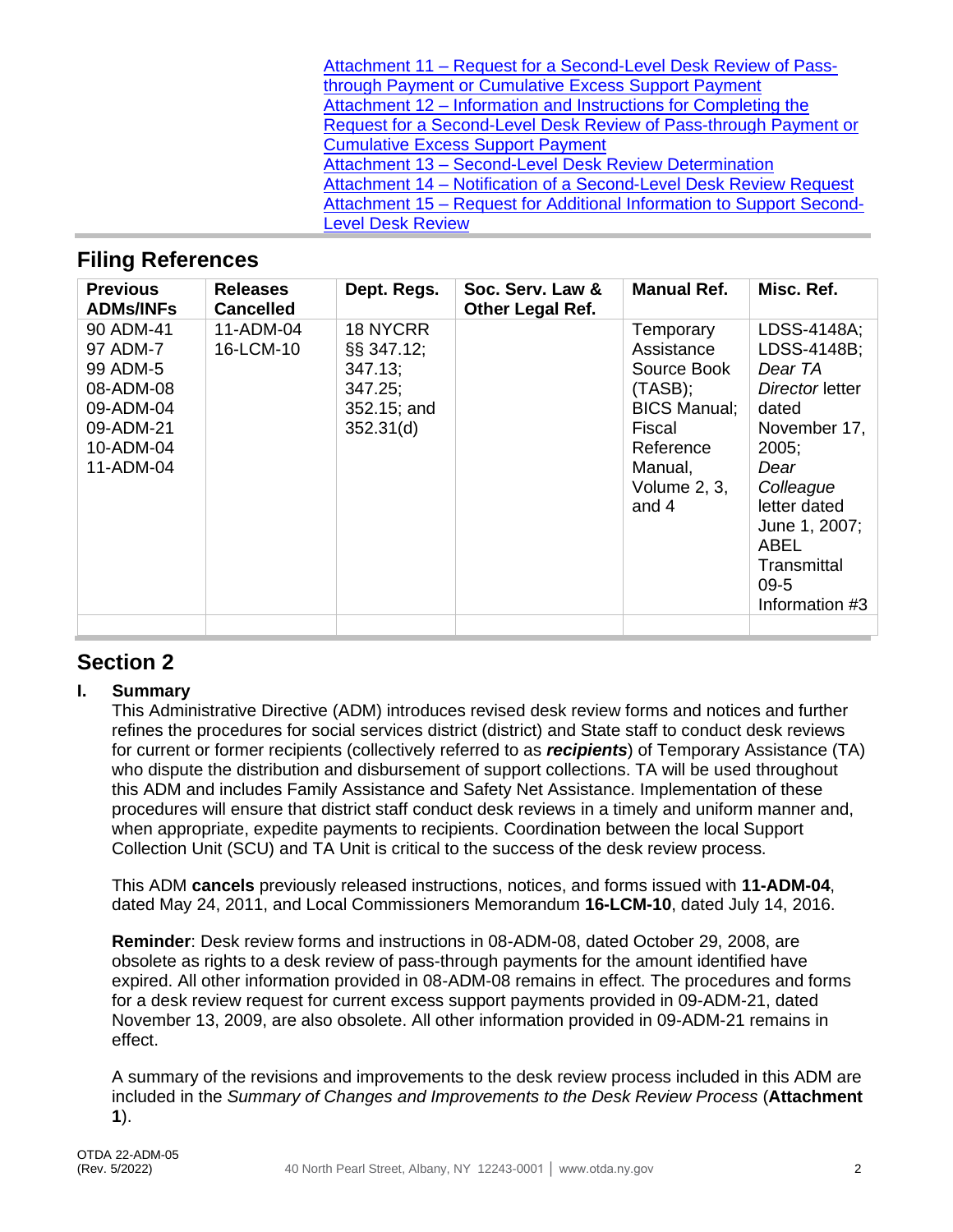#### **II.**

#### **Purpose**

The purpose of this ADM is to provide an updated, streamlined, and complete resource for requesting, conducting, and reporting the results of desk reviews of the distribution and disbursement of support collections as required by Section 347.25 of Title 18 of the New York Codes, Rules and Regulations (NYCRR). The ADM includes revisions to the mandatory desk review forms and notices, which have been reworked to provide clarification and improve readability and ease of use.

#### **III. Background**

A **desk review** is a procedure for recipients of TA who are or were receiving child support services to dispute the amount of, or claim non-receipt of, a pass-through payment or a cumulative excess support payment. Refer to Section V.B.1.c. for further information on payment types.

A desk review is conducted jointly by the SCU and TA Unit upon the written request of a recipient who believes that the distribution and disbursement of support collections made for the period(s) during which an assignment of support rights was in effect is incorrect. It involves an examination of information contained in the child support account and TA case records. The desk review must result in a written determination to the recipient that includes an explanation of how the SCU distributed and disbursed support collections received on behalf of the recipient for the period(s) reviewed, and how the TA Unit paid any pass-through and cumulative excess support payments.

If appropriate, the TA Unit is tasked with issuing a payment to the recipient or arranging for recovery of an overpayment. A second-level desk review is available to the recipient from the New York State Office of Temporary and Disability Assistance (OTDA) only after completion of a first-level desk review by the SCU and TA Unit when the recipient does not agree with the first-level determination.

Experience with the current processes at both the district and State levels has provided an opportunity for further refinements to the first-level and second-level desk review processes which are included in this ADM. The improvements are identified in Attachment 1.

#### **IV. Program Implications**

The implementation of the revised procedures contained in this ADM will allow the SCUs and TA Units to satisfy the requirements of the pertinent regulation through an updated process that focuses on essential information and actions. The revised mandatory forms necessary to address the pass-through and excess support payment desk review requests, and expedite payments to recipients where appropriate, are included.

#### **V. Required Action**

The SCU and TA Unit are tasked with calculating and responding to first-level pass-through payment and cumulative excess support payment desk review requests. The SCU is tasked with receiving and maintaining records of the first-level desk review requests; performing account maintenance actions that will ensure that support collections are distributed and disbursed appropriately; conducting a conference with the recipient, if requested; and providing collection, distribution and disbursement information from the automated child support system (e.g., Automated State Support Enforcement and Tracking System [ASSETS]) as required on the calculations worksheets.

The TA Unit is tasked with providing Welfare Management System/Benefit Issuance Control System (WMS/BICS) disbursement record information as required on the first-level desk review calculations worksheet; taking actions as a result of the first-level desk review that would allow for the issuance of any payments due to the recipient or recovery of any overpayments due from the recipient by any authorized means; and reporting the results of the first-level desk review to the recipient, the SCU, and the TA Unit tasked with issuing payments due to the recipient or recovering an overpayment. **As a part of reporting the results of the first-level desk review to the recipient, the TA Unit must provide the telephone number of the local TA office and the name of the TA Unit**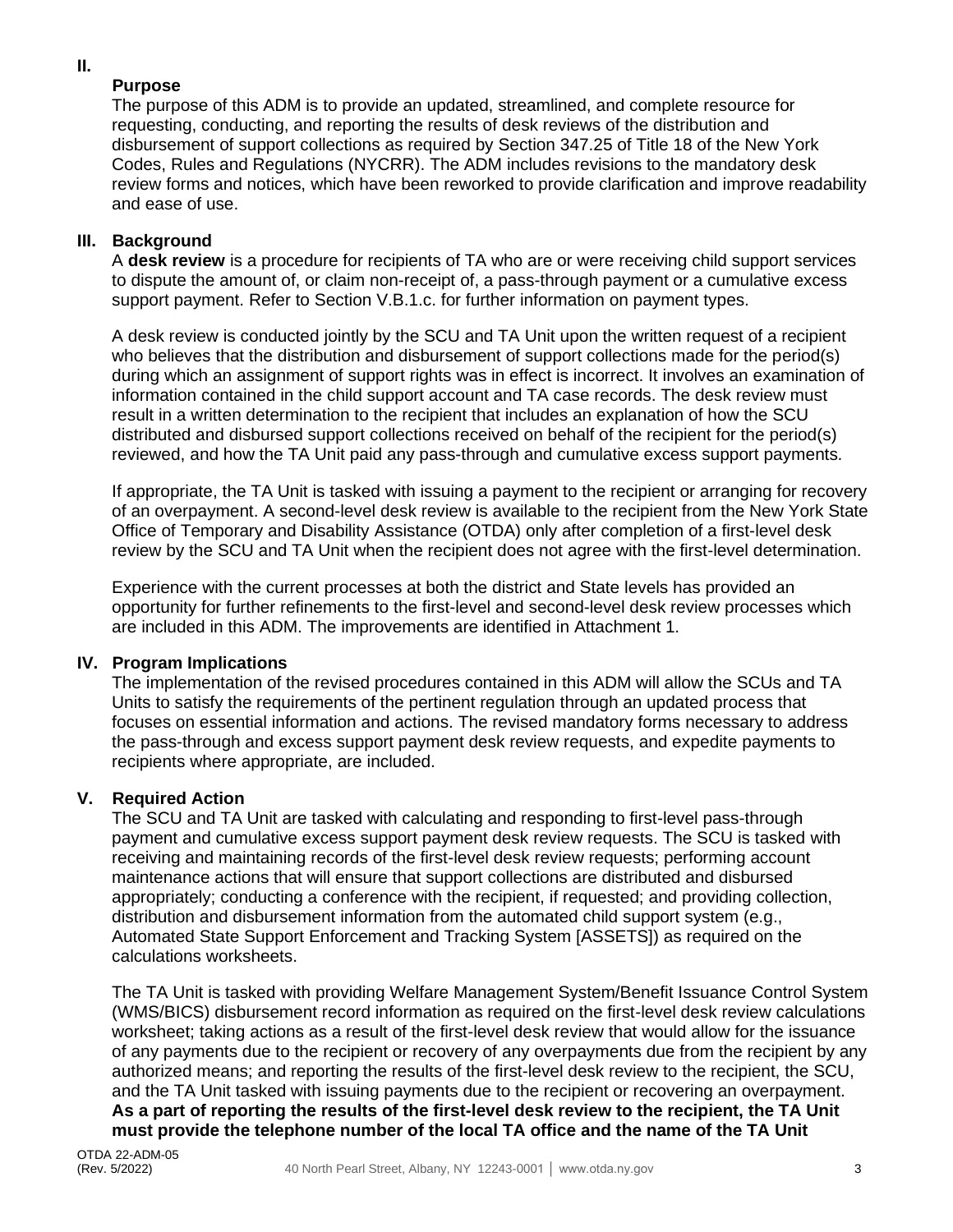#### **worker completing the review. If contacted by the recipient, the TA Unit worker must speak with the recipient about the outcome of the first-level desk review.**

OTDA is tasked with reviewing and responding to the second-level desk review requests.

Word versions of the updated desk review notices and forms used for first-level desk reviews are available on the *Distribution – Desk Review* page of the Electronic Resource System (ERS) under *Forms*, and districts may also view the updated second-level desk review documents on this page.

At a later date, the updated notices and forms to be used by districts for first-level desk reviews will be made available on the automated child support system as templates in the State Folder of the Local Correspondence tab in the Document Generation module. Districts will be notified of the availability of the updated templates via Broadcast Message.

The TA Unit will need to print copies of the notices and forms from the links provided in this ADM.

#### **A. Request Form**

The SCU and TA Unit shall be familiar with how a recipient is notified of the rights to a desk review, how a recipient may obtain the desk review request forms, and their role in this portion of the process. **Importantly, both units are reminded that the recipient is advised to take the following actions before submitting a request for a desk review: 1) review the payment examples provided on the New York State child support website at [https://www.childsupport.ny.gov/dcse/desk\\_review.html](https://www.childsupport.ny.gov/dcse/desk_review.html) and 2) discuss their concerns with their district TA worker.** The SCU and TA Unit may find it helpful in assisting the recipient to assess whether the recipient took these preliminary actions intended to provide helpful information on common issues before filing the request for a desk review.

#### **1. Notification of Right to a Desk Review**

Recipients are notified of their right to a desk review through the:

- **a.** OTDA Client Information Booklet 1, LDSS-4148A, *What You Should Know About Your Rights and Responsibilities*;
- **b.** OTDA Form LDSS-3677 and LDSS-3677 NYC Monthly *Report of Support Collected*;
- **c.** Child Support Program *Monthly Notice of Support Payments*;
- **d.** Child Support Program *Annual Notice of Support Payments*;
- **e.** New York City Continuation of Services "Child Support Notice" insert;
- **f.** Child Support Program website, **childsupport.ny.gov**, including the *Monthly Notice of Payments and Disbursements*; and
- **g.** Notices produced by the Client Notice System (CNS) as a result of the monthly automated process, such as *Excess Support (Sys. Gen.) Active Case* and *Excess Support (Worker Authorized) Active Case* letters. (Refer to the November 17, 2005, *Dear Temporary Assistance Director* letter, which discusses the automated excess support process, the countable payments eligible to be offset by child support, and certain excess support notices for details.)

#### **2. Availability of Desk Review Request Forms**

Desk review request forms are available through several sources. Recipients who wish to request a desk review may obtain a desk review request form by: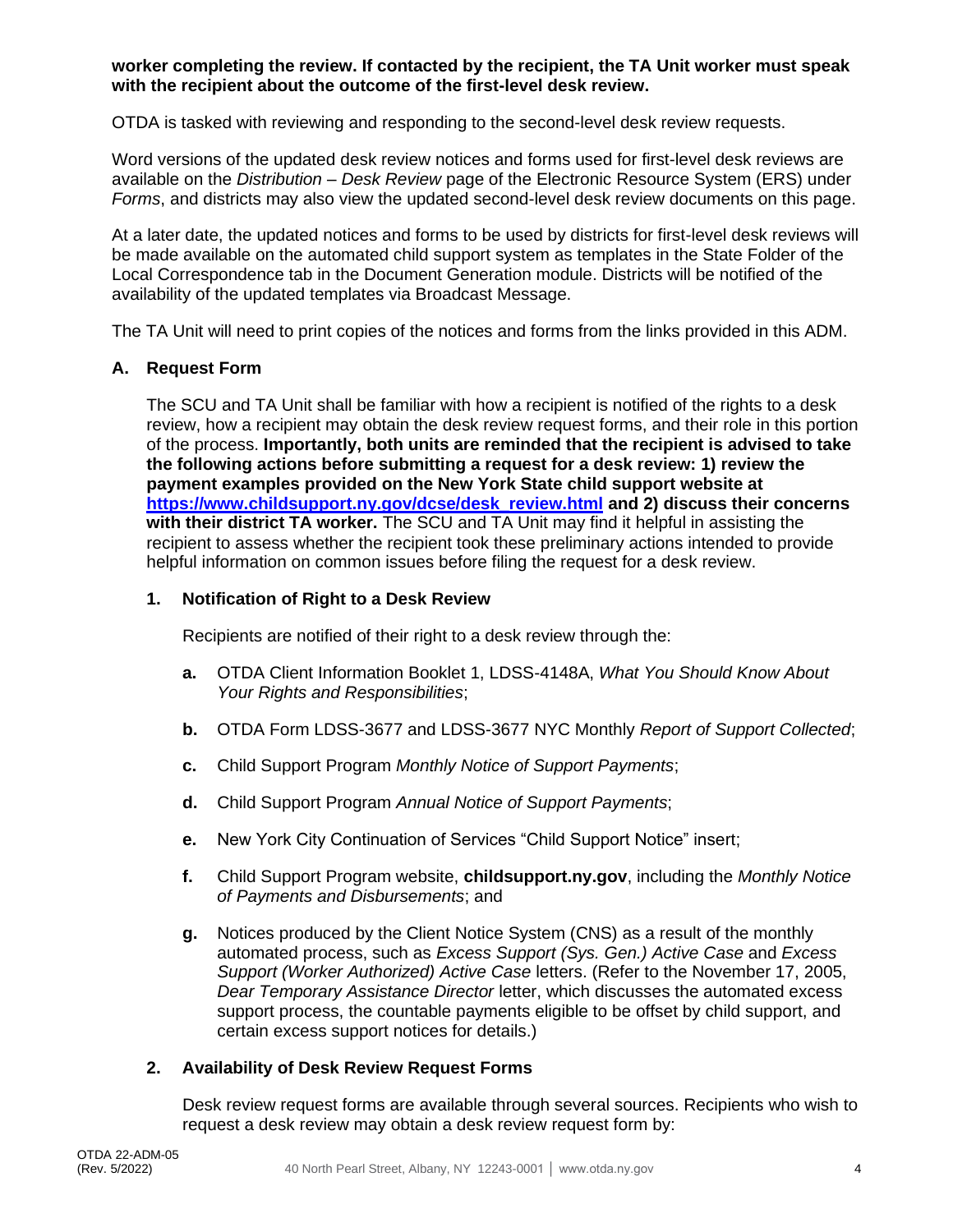- **a.** Accessing the *Custodial Parent Services* page within the New York State child support website at **childsupport.ny.gov**;
- **b.** Calling the New York State Child Support Helpline (CSH) at 888-208-4485 (TTY: 866- 875-9975) Monday through Friday from 8:00 a.m. to 7:00 p.m. A listing of recognized Relay Service providers can be found at [https://www.fcc.gov/general/internet-based](https://www.fcc.gov/general/internet-based-trs-providers)[trs-providers;](https://www.fcc.gov/general/internet-based-trs-providers) or
- **c.** Contacting their district Child Support Enforcement Unit (CSEU) or SCU by email or regular mail, or by visiting their units' reception areas. Each CSEU or SCU must have desk review request forms available to respond to an in-person request; as noted above, these documents are available on ERS.

#### **3. Provision of Desk Review Request Forms**

When a recipient requests a desk review request form by contacting the local CSEU or SCU, the recipient must be provided with the:

- **a.** *Request for a First-Level Desk Review of Pass-through Payment or Cumulative Excess Support Payment* form (**Attachment 2**), which is now fillable;
- **b.** Information and Instructions for Completing the *Request for a First-Level Desk Review of Pass-through Payment or Cumulative Excess Support Payment* form (**Attachment 3**); and
- **c.** *How Do I Know If I Should Request a Desk Review?* (**Attachment 4**), a new insert to assist the recipient in understanding the desk review process.

These three (3) documents will be available at **childsupport.ny.gov** and will be provided to recipients who call the CSH seeking a desk review request form.

#### **4. Return of Desk Review Request Forms**

The recipient must be provided with, or must obtain, a return address to submit the completed desk review request form, as follows:

- **a.** Where the recipient obtains the request form and instructions from the child support website, information is provided about how to access a link to obtain the appropriate local district address.
- **b.** Where the CSH is contacted by the recipient for a desk review request form, the CSH will also include a cover letter which provides the SCU address for return of the request form.
- **c.** Where the recipient receives the request form, insert, and instructions from the CSEU or SCU, the district must ensure that the SCU address is provided for submittal of the completed form.

#### **B. First-Level Desk Review**

After obtaining a first-level desk review request form from one (1) of the methods identified in Section V.A., the recipient must complete and submit the request form to the SCU address provided. The recipient may include documentation to support their request. Upon receipt of a *Request for a First-Level Desk Review of Pass-through Payment or Cumulative Excess Support Payment*, the SCU and TA Unit jointly conduct the desk review.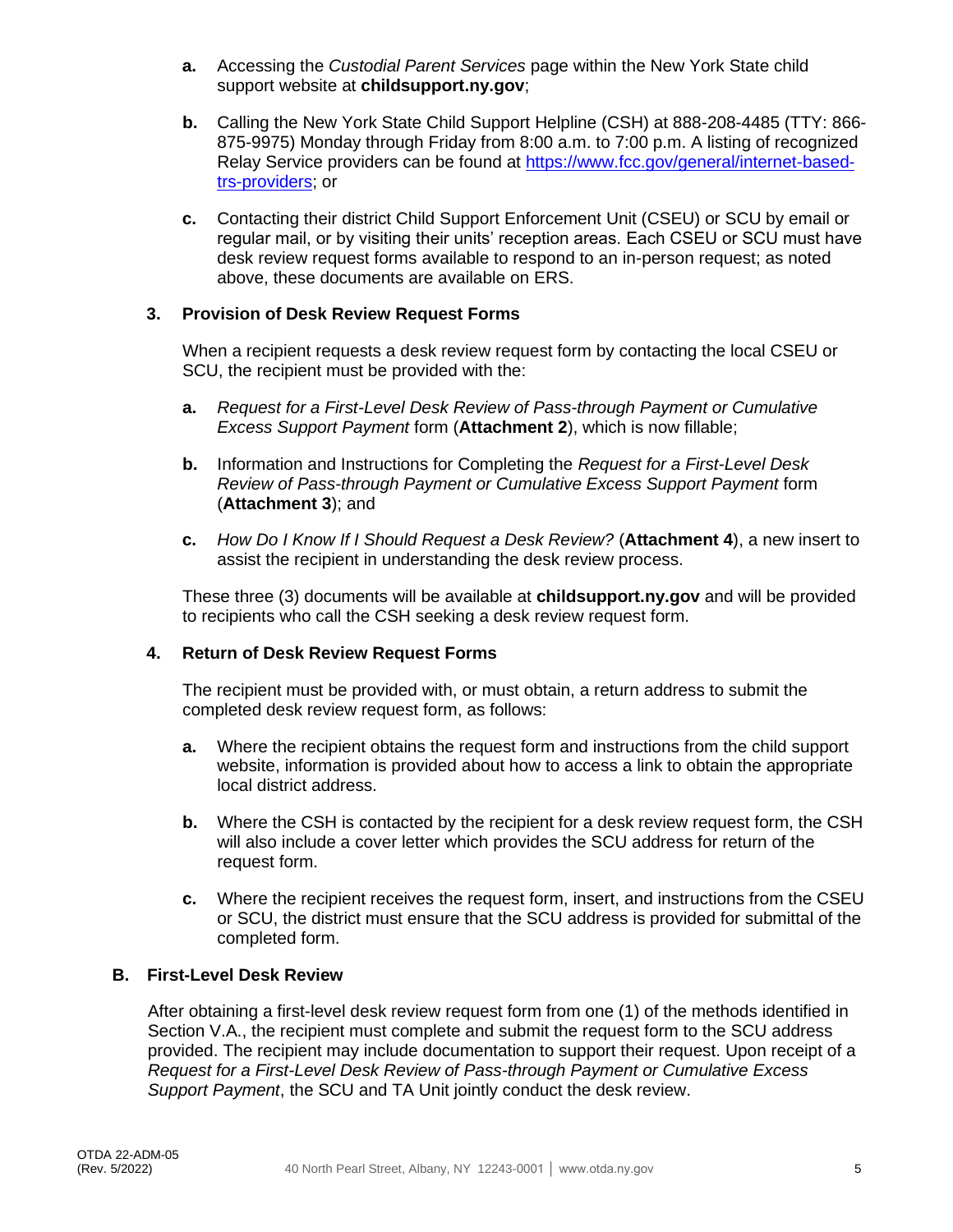#### **1. SCU Procedures**

The SCU must complete the desk review procedures outlined in this section (Section V.B.1.a. through Section V.B.1.g.) within **fifteen (15) business days** from the date that the SCU receives the first-level desk review request.

#### **a. Review the First-Level Desk Review Request Form for Critical Information**

- **i. Critical information needed**: The SCU must receive the desk review request form and review the form to ensure that the recipient has provided the following critical information:
	- **a)** Necessary information (e.g., name and Social Security number or Individual Taxpayer Identification Number) to identify the recipient and the related New York Case Identifier(s)/Child Support Account Number(s) and TA Case Number(s);
	- **b)** The recipient's current mailing address;
	- **c)** The type of payment for which the review is requested (i.e.; pass-through payment or cumulative excess support payment);
	- **d)** For a pass-through payment desk review, the time period for which the recipient requests the review;
	- **e)** The reason(s) or factor(s) which the recipient believes led to non- receipt of the identified type of payment; and
	- **f)** The signature of the recipient.
- **ii. Critical information omitted**: If critical information is omitted from the desk review request form which prevents the SCU from identifying the correct child support account(s), and the required information cannot be obtained from internal records or from the recipient submitting the request, the SCU must conclude the desk review.

The SCU must:

- **a)** Complete the *First-Level Desk Review Determination* (**Attachment 5**) by checking the appropriate boxes and entering information as necessary.
- **b)** Use first-class mail to send the determination (reproduced on SCU letterhead), a copy of the original desk review request form, and a copy of any documentation provided with the submission to the recipient promptly, but no later than **fifteen (15) business days** from the receipt of the desk review request form by the SCU.
- **c)** Maintain a copy of the determination along with the original desk review request form and accompanying documentation to assist with review should further information be submitted by the recipient. These papers must be maintained until the end of the calendar year in which the desk review request was made.

**Note:** Because no child support account was located, no status and reason codes can be set. In the event the recipient obtains the missing critical information to identify the child support account(s) or TA case(s),the recipient may resubmit the original first-level desk review request form with the missing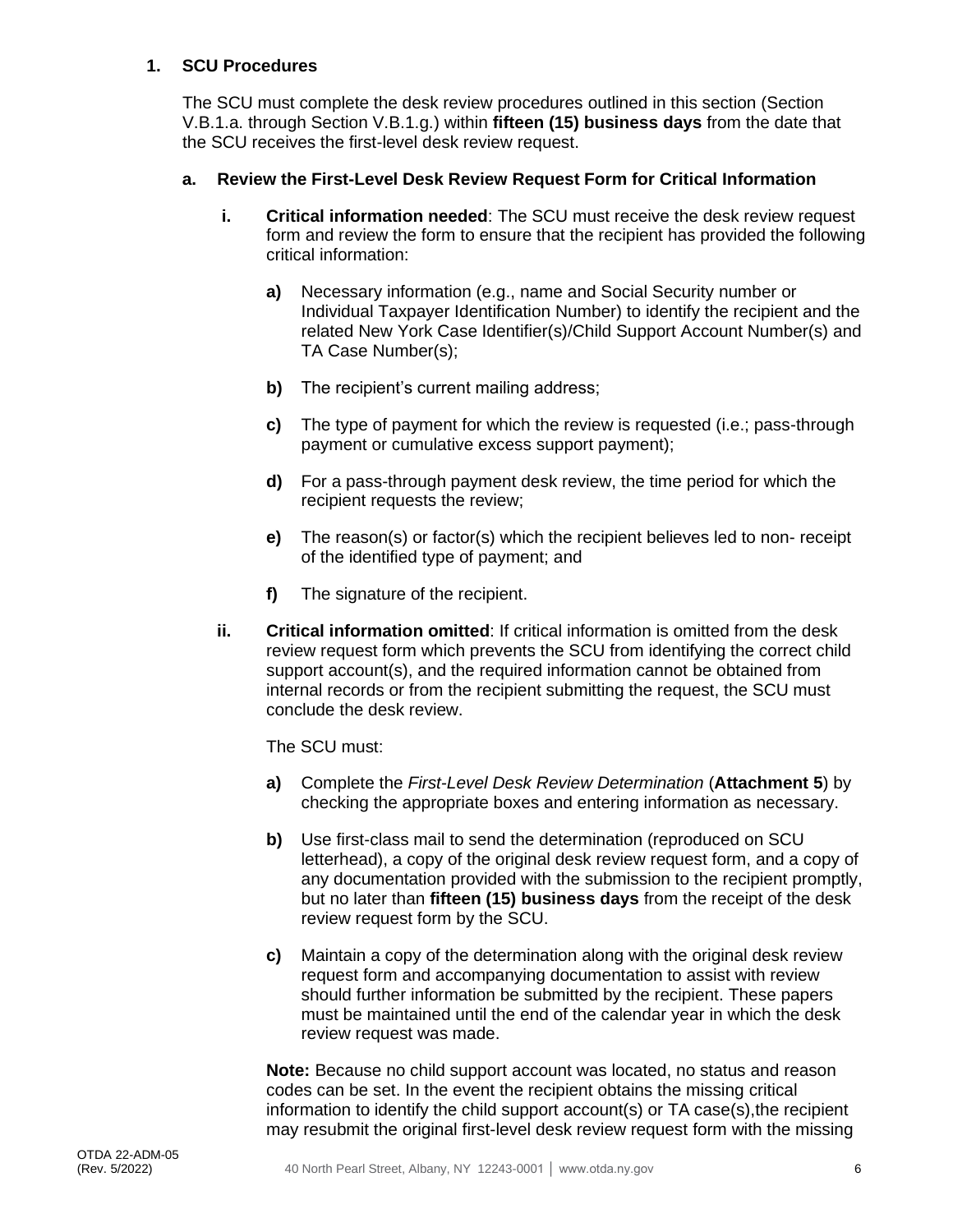critical information or obtain a new desk review request form for submittal to the SCU. The date of receipt of the new request must be used for purposes of determining the appropriate period of review.

**iii. Critical information provided**: If critical information is provided on the desk review request form, which permits the SCU to identify the correct child support account(s), the SCU must perform the required desk review procedures as described in Section V.B.1.b. through g.

#### **b. Confirm Receipt of the First-Level Desk Review Request**

The SCU must acknowledge receipt of the desk review request form immediately through use of the *We Have Received Your Request for a First-Level Desk Review of Pass-through Payment or Cumulative Excess Support Payment* form (**Attachment 6**).

The SCU must enter information as required on the confirmation letter and mail the letter to the recipient at the address provided on the desk review request form.

#### **c. Confirm the Period that Must Be Included in the First-Level Desk Review**

The SCU must confirm the appropriate review period for the desk review based upon the recipient's request form.

**i. Desk review of pass-through payment**: For a desk review of a pass-through payment, the desk review is limited to an accounting of the distribution and disbursement of support collections made during the calendar year in which the desk review is requested and the previous calendar year. The SCU must conduct the desk review for the period(s) requested on the desk review request form, plus up to the two (2) consecutive months that follow each period requested if appropriate.

Refer to Information and Instructions for Completing the *Request for a First-Level Desk Review of Pass-through Payment or Cumulative Excess Support Payment* (Attachment 3) for a definition of this payment type.

**ii. Desk review of cumulative excess support payment**: For a desk review of a cumulative excess support payment, a support collection must have been received and disbursed during the calendar year in which the desk review is requested or the previous calendar year **in order to be eligible for a cumulative excess support payment desk review**.

However, after a determination is made that the desk review request meets the eligibility requirement, the cumulative excess support desk review must be conducted *for a period which covers the full period(s) of the TA assignment and must consider collections, distributions, and disbursements for all periods through to the last month that a disbursement was made to the TA Unit for such assignments*. Review over the entire duration of the TA case is necessary in order to accurately determine the correct amount of cumulative excess support payments.

If the period of the cumulative excess support desk review requires records not available on the automated child support system (e.g., microfiche or paper records), obtain the automated child support system archived collection, distribution and disbursement information needed. Copies of any archived records used in the cumulative excess support desk review must be maintained to support the desk review and made available to OTDA upon request with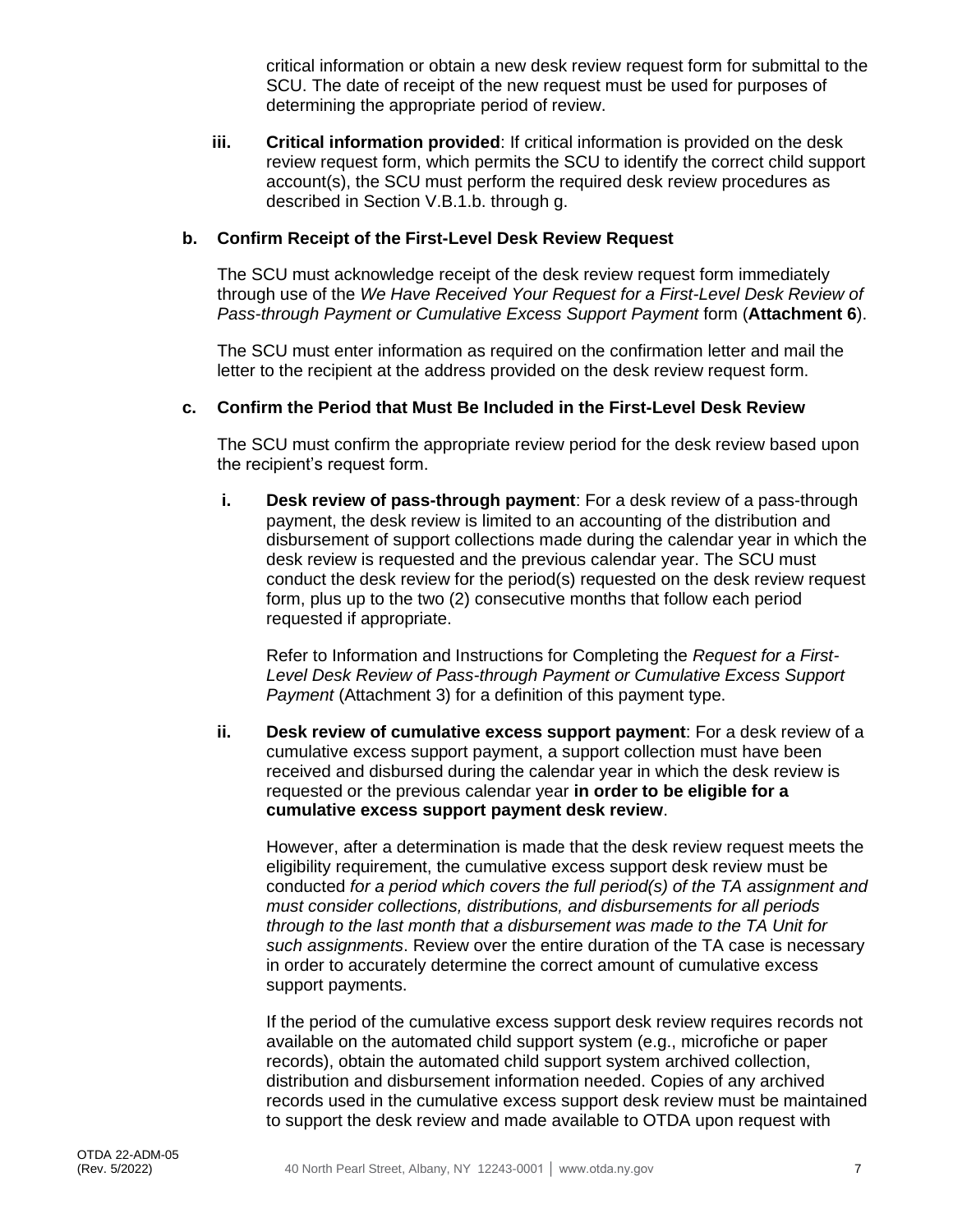notification that a second-level desk review has been requested (see Section V.C.1.b.). Importantly, payments for which there is no documentation cannot be included in the excess support collection.

Refer to Information and Instructions for Completing the *Request for a First-Level Desk Review of Pass-through Payment or Cumulative Excess Support Payment* (Attachment 3) for a definition of this payment type.

**Note**: For purposes of determining the date that is to be used to capture the opening balance of unreimbursed assistance, the automated child support system uses the date of TA initial eligibility (i.e., the earliest date that the TA case was determined eligible for TA) or the date of birth of the oldest child, whichever is later. Where medical verification has been provided to the TA Unit and that Unit has made a referral to the CSEU, this period should include the period of time that the recipient was pregnant.

#### **d. Determine Whether Completion of a Calculations Worksheet Is Required**

The SCU must determine whether completion of a calculations worksheet is required to conclude the desk review.

- **i. Circumstances for which completion of a calculations worksheet is not required**: If upon review of the critical information provided on the request form per Section V.B.1.a., and the period determination made for the desk review per Section V.B.1.c., the SCU determines that the desk review can be concluded and that no calculations worksheet will be required, the SCU must conclude the desk review in accordance with Section V.B.1.e. The desk review can be concluded without completing a first-level calculations worksheet where the following circumstances are verified:
	- a) The desk review request was completed and submitted by a person who is not the recipient of TA entitled to claim non-receipt of a support passthrough payment, and the person requesting the review is not entitled to such information (see the *Dear Colleague* letter dated June 1, 2007, titled *Release of Information to Requesting Party* for further information);
	- b) The desk review request is for a pass-through payment and the request period is not within the calendar year in which the desk review request was submitted or the prior calendar year;
	- c) The desk review request was received from a custodial parent who was never a recipient of TA or who had no child support account established with the SCU at any time during the period(s) for which the review is requested;
	- d) There were no collections received during the calendar year in which the desk review request was submitted or the prior calendar year;
	- e) The type of collection received was not appropriate for the type of desk review requested (e.g., the desk review is for a pass-through payment of a current support collection and the collection is the result of a federal income tax refund offset);
	- f) The desk review request does not involve a matter that can be addressed within this context by the SCU or the TA Unit (e.g., custody, child protective services, or foster care issues; court matters; concerns about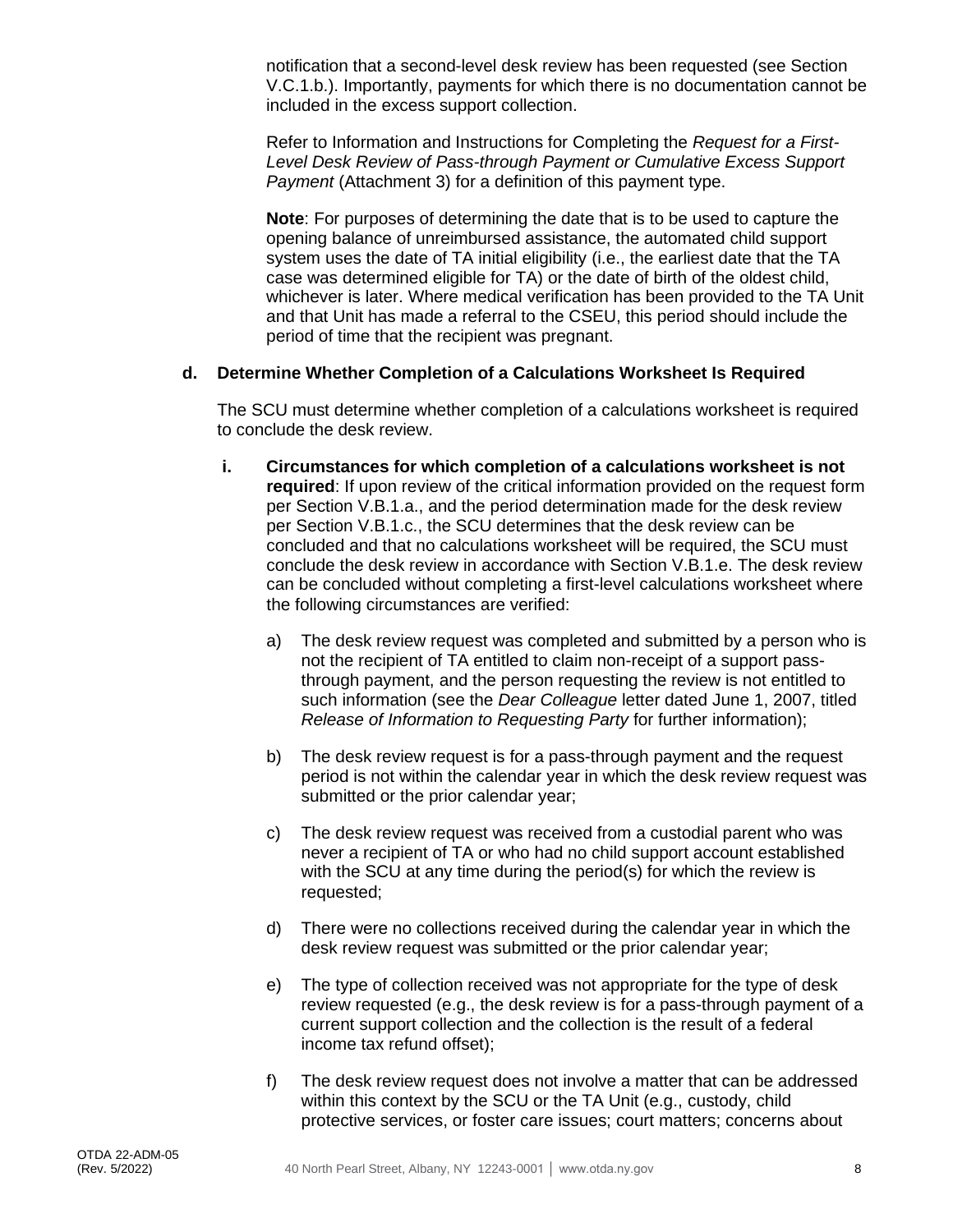the underemployment, or off the books income, of the noncustodial parent; or general questions or complaints about TA or child support processes); or

- g) The automated child support record indicates that the current support collected was forwarded to another jurisdiction (i.e., another district SCU or another state's IV-D agency) for distribution.
- **ii. Circumstances for which completion of a calculations worksheet is required**: Where one (1) or more of the circumstances in SectionV.B.1.d.i. is **not** met, the SCU must complete a calculations worksheet and perform the required desk review procedures as described in Section V.B.1.f through g.

#### **e. Conclude the Desk Review When a Calculations Worksheet Is Not Required**

Where one (1) or more of the circumstances in Section V.B.1.d.i. is met and the SCU determines it may conclude the desk review without completing a first-level calculations worksheet, the SCU must complete the *First-Level Desk Review Determination* (Attachment 5) by checking the appropriate boxes and entering information as necessary. The SCU must use first-class mail to send the determination and copies of the original desk review request form and any provided documentation to the recipient promptly, but no later than **fifteen (15) business days** from the receipt of the desk review request form by the SCU.

The SCU must enter the status and reason code **H901 12** (*Desk review concluded; no worksheet*) to conclude the desk review and document the actions taken in the remarks of the case records (e.g., *Pass-through desk review requested for a period beyond the allowable period. Desk review concluded. Determination sent to CP on 4/1/XX*). No further action is required.

#### **f. Conduct the Desk Review When a Calculations Worksheet Is Required**

When the first-level desk review is not concluded per Section V.B.1.e., the desk review will require the completion of a calculations worksheet.

- **i. Information needed to complete the calculations worksheet and conduct the desk review**: The SCU must determine the types of information needed to conduct the desk review. If the recipient did not provide the information necessary to complete the calculations worksheet, the SCU must make reasonable efforts to obtain the information, which might include contact with:
	- a) The sources of collections, including income withholders, noncustodial parents, another district SCU, or another state's IV-D agency to obtain information or documentation relevant to the support collections under review;
	- b) Another district SCU or another state's IV-D agency to obtain information or documentation relevant to the support account; or
	- c) The TA Unit to obtain information or documentation regarding the TA case.

All efforts made by the SCU to obtain information must be fully documented in the remarks of the case records.

**ii. Actions to be taken when a conference is requested**: If the recipient requests a conference by checking the appropriate box on the desk review request form, the SCU must conduct a conference by telephone or in person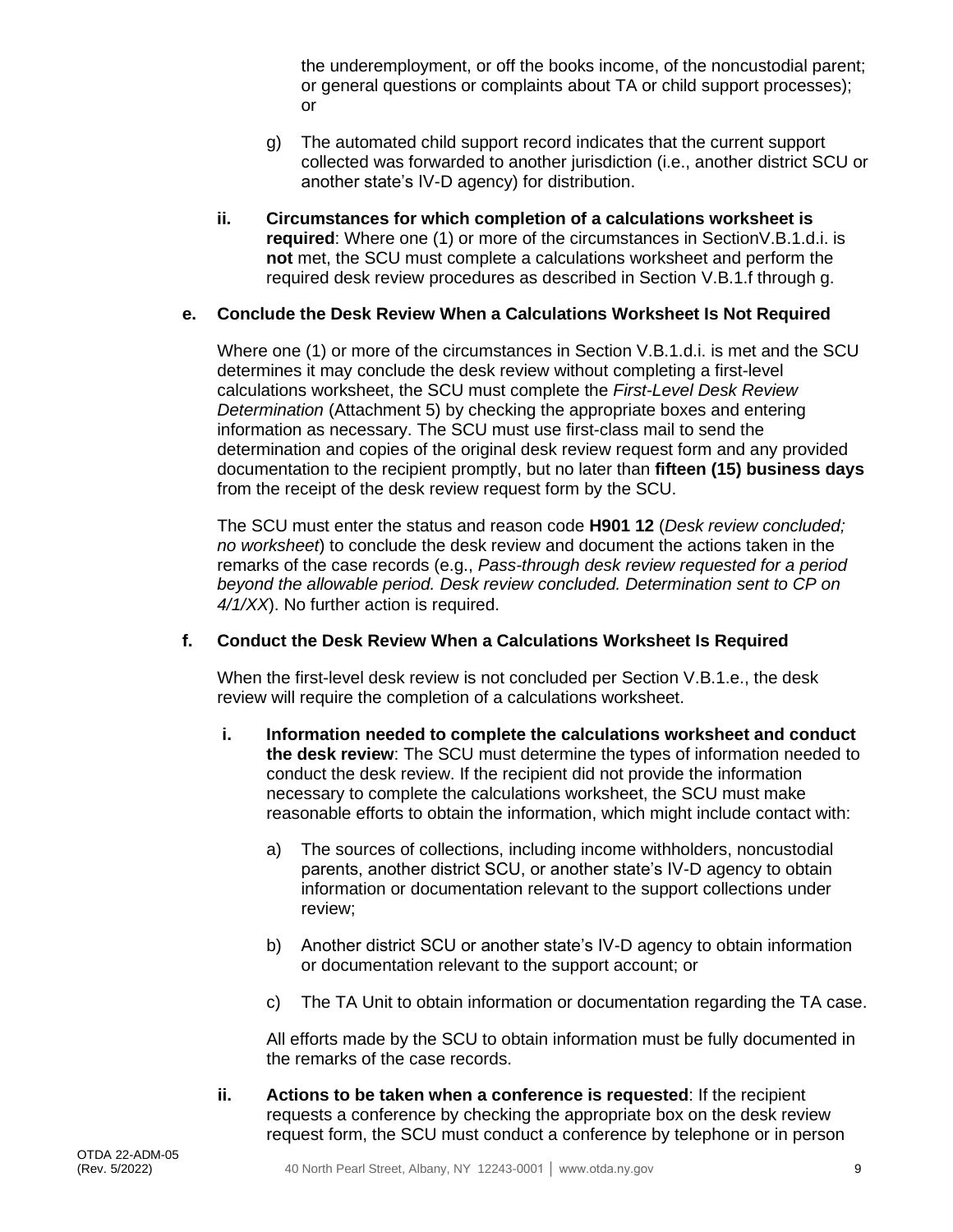promptly but no later than within **seven (7) business days** of receipt of the desk review request form. The SCU must allow the recipient to present documentation or information to support their desk review request. That documentation or information becomes part of the desk review record.

- **iii. Review of automated child support records**: The SCU must review the automated child support account records and confirm that the information is accurate. This includes, but is not limited to, the review of the following information:
	- **a) TA Case Numbers (TA CANs) or Client Identification Numbers (CINs)**: The SCU must review the automated child support account records to determine the TA CAN or CIN that is being used and validate its accuracy. If the TA CAN or CIN on the automated child support account records is not correct, then the correct TA CAN or CIN must be obtained and corrected on the automated records.
	- **b) TA status**: The SCU must review the automated child support account records to determine if there has been a change in TA status. If a change in TA status has occurred, the appropriate account adjustments, such as building a TA ledger or terminating a TA ledger (converting the account to, or de-converting the account from, TA) must be completed. Additionally, other account adjustments such as a change in a distribution switch from a "3" (*No monies are disbursed*) to a "1" (*Monies paid are systematically disbursed when due*) may be necessary so that any collections which have not been disbursed will be disbursed.
	- **c) Collections**: The SCU must review any proof of collections submitted to locate funds alleged to have not been applied to an automated child support account and apply the funds appropriately. The SCU must also review suspense accounts to identify collections not yet applied to the intended automated child support account.
- **iv. Adjustment of automated child support records**: If account maintenance is required, the SCU must complete the account maintenance prior to completing the calculations worksheet required for the desk review. Any adjustments to the automated child support account or disbursements of collections received that were not distributed appropriately and which will change or impact the period of the desk review must be completed and incorporated into the desk review (e.g., after account maintenance is performed, collections previously disbursed to DSS are adjusted and are now to be distributed to the family, the reporting of the disbursement of those collections for that month must accurately reflect the adjustment).
- **v. Completion of the calculations worksheet**: Based on the type of payment/review identified by the recipient on the desk review request form, the SCU must complete the required steps, recording the collection and disbursement information identified on one (1) or more of the following:
	- **a)** *Calculations Worksheet for Desk Review of Pass-through Payments* (**Attachment 7**). Complete Step 1 and 2 following the instructions provided in Information and Instructions for Completing the *Calculations Worksheet for Desk Review of Pass-through Payments and/or Cumulative Excess Support Payments* (**Attachment 8**); or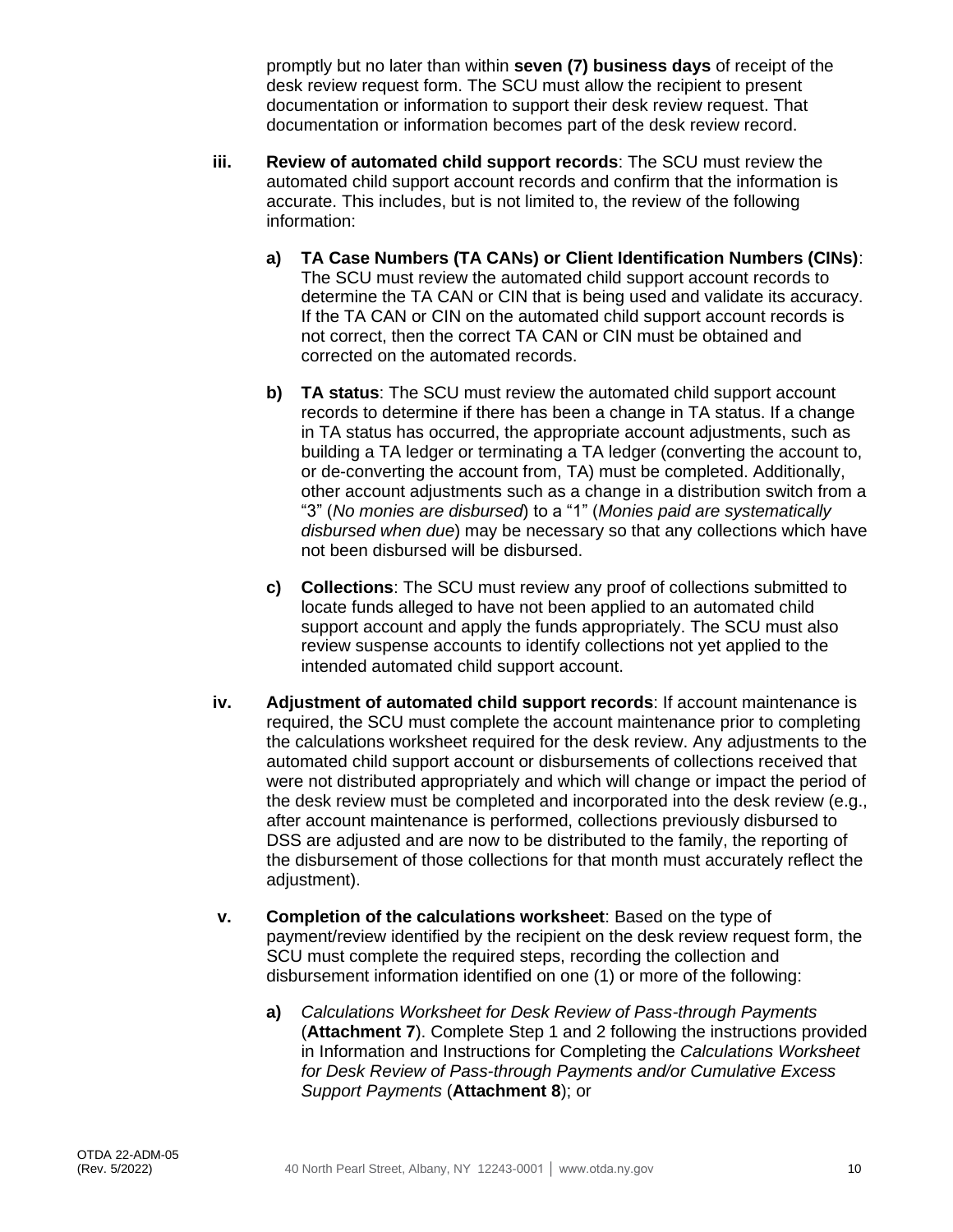- **b)** *Calculations Worksheet for Desk Review of Cumulative Excess Support Payments* (**Attachment 9**). Complete Step 1 and Step 3 – Line A, following the instructions provided in Attachment 8.
- **vi. Forwarding of the calculations worksheet**: The SCU must forward the following documents to the TA Unit: 1) the calculations worksheet, 2) original desk review request form, and 3) any documentation provided by the recipient. The SCU must forward these documents within **fifteen (15) business days** of receipt of the desk review request form. The SCU must retain a copy of the desk review documents until the desk review is completed by the TA Unit and the desk review determination package (including the noted documents forwarded by the SCU to the TA Unit) is received.

#### **g. Conclude the Desk Review When a Calculations Worksheet Is Required**

When the TA Unit completes actions required for a first-level desk review as identified under Section V.B.2., the SCU will receive a copy of the first-level determination package (see further details in Section V.B.2.c.). Upon receipt of a copy of the firstlevel determination package from the TA Unit, the SCU must take the following actions.

- i. **General actions**: The SCU must review the results of the first-level desk review, enter the status and reason code **H901 04** (*Desk review with worksheet completed*) and document the remarks of the case records (e.g., *Pass-through desk review completed. CP entitled to additional payment of \$100.00 on 12/1/XX*).
- ii. **Actions related to a cumulative excess support desk review**: The SCU must determine whether there are reported assistance payments to TA that impact the unreimbursed assistance balance on the automated child support account record.
	- **a)** Where the cumulative excess support calculations worksheet included with the first-level determination package reports assistance repayments to TA not previously known to the SCU and that impact the unreimbursed assistance balance on the automated child support account record, the SCU must complete a *Support Collection Unit Notification to State of Unreimbursed Assistance Adjustment as a Result of a Cumulative Excess Support Payment Desk Review* form (**Attachment 10**) and provide the completed form to the Division of Child Support Services (DCSS) as instructed on the form.
	- **b)** Where the SCU determines that the reported assistance payments to TA do not impact the unreimbursed assistance balance on the automated child support account record, no further action is required.

#### **2. TA Unit Procedures**

The TA Unit will receive from the SCU (see Section V.B.1.F.vi) the calculations worksheet, the original desk review request form, and any documentation provided with the first-level desk review request. Utilizing these documents, the TA Unit must complete the desk review procedures outlined in Section V.B.2.a. through c. **no later than forty-five (45) business days** from the date that the SCU received the first-level desk review request.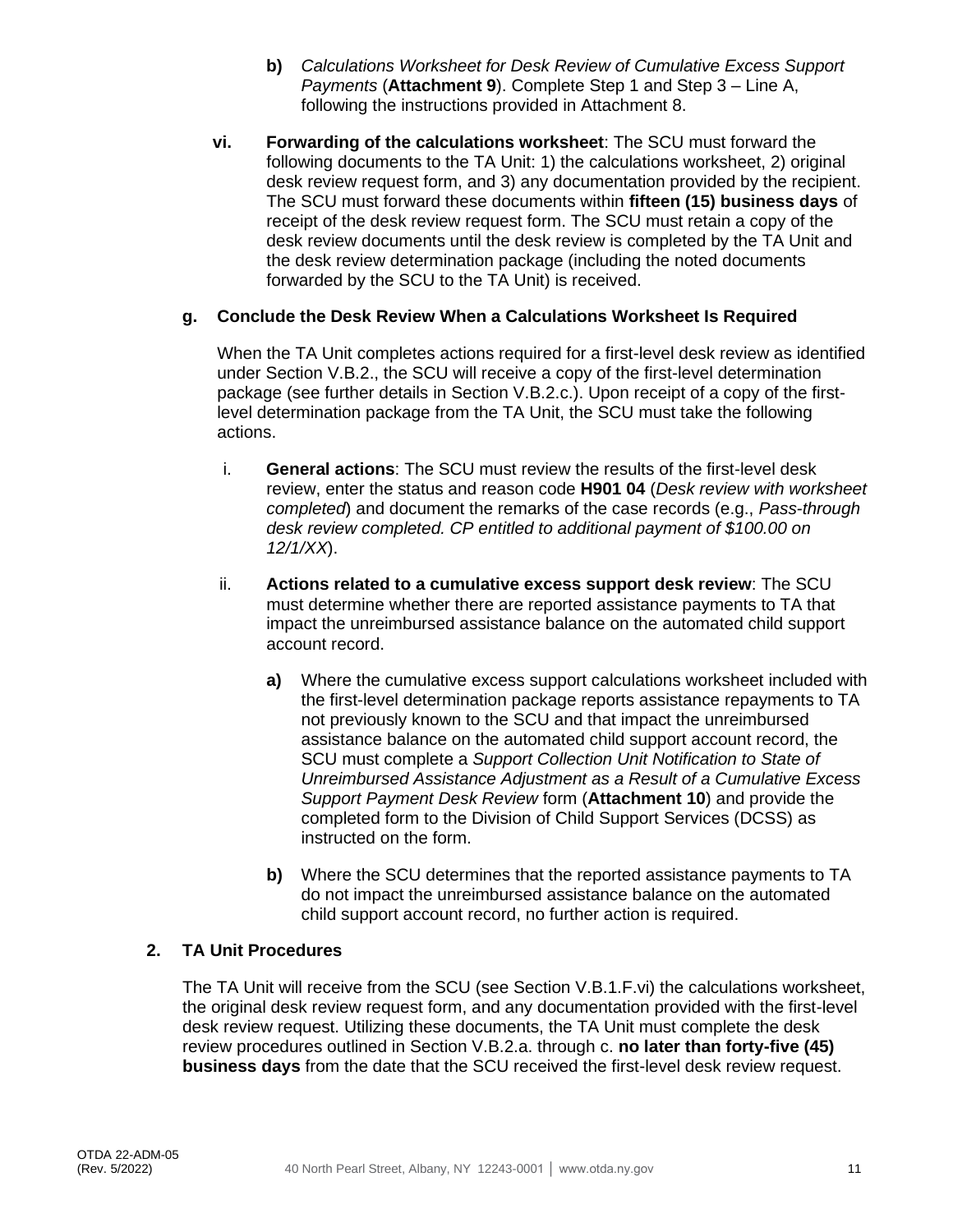#### **a. Prepare for Completion of the First-Level Desk Review**

To prepare for the completion of the first-level desk review, the TA Unit must perform the following actions.

- **i. Verify information provided by the SCU**: The TA Unit must review the TA CAN and CIN that the SCU has provided on the calculations worksheet to ensure that it matches the TA case information. The TA Unit must also review the TA case address and make sure it is the same address the SCU has provided. If the information does not match, the TA Unit must contact the SCU to resolve the discrepancy.
- **ii. Collect payment information**: The TA Unit must review the time period for which the desk review is requested to determine if payment information other than what is available through BICS is needed. If so, the TA Unit must obtain the archived payment information needed. This should only be necessary for desk review requests for cumulative excess support payments. Copies of all TA Unit records used in the desk review must be maintained to support the desk review and made available to OTDA when notification is sent that a secondlevel desk review has been requested (see Section V.C.1.b.)

**Note**: When determining the start date of the assistance period that is to be used to capture payment history for the cumulative excess support desk review process, the TA Unit must use the date the TA case first opened unless the recipient was in receipt of assistance while pregnant. In these instances, the start date of the assistance period that is to be used to capture payment history for the cumulative excess support desk review process must be the date the pregnancy was medically verified.

- **iii. Review payment information**: The TA Unit must perform the following actions to review the payment information:
	- **a)** Review the case payment history to determine if any benefits have been expunged and should be reissued. This can be done by reviewing BICS or by reviewing the Electronic Benefit Transfer (EBT) report *EBT – Workers Action Lists*.
	- **b)** Examine the child support pass-through mass rebudgeting/authorization "exceptions" (IV-D MRB/A Exception Reports [WIV5CX]) for the period being reviewed to ensure all pass-through payments have been made. If there are outstanding pass-through payments that have not been issued, issue the outstanding pass-through payments prior to completing the desk review worksheet. See ABEL Transmittal 09-5, Information #3.
- **iv. Review monthly report to identify cases where current support collected exceeds the TA deficit**: The TA Unit must review Section B of the CSMS-8649 Report, *Obligation and Collection Greater than Assistance Granted*, to ensure that the case being reviewed does not appear on this report. If the case does appear on the CSMS-8649 Report, refer to 09- ADM-21, Section V.A., titled *Required Action* and take the necessary steps **before** beginning the TA Unit portion of the desk review.

#### **b. Complete the Desk Review Calculations Worksheet**

Based on the type of desk review, the TA Unit must complete the appropriate desk review calculations worksheet, performing the following actions: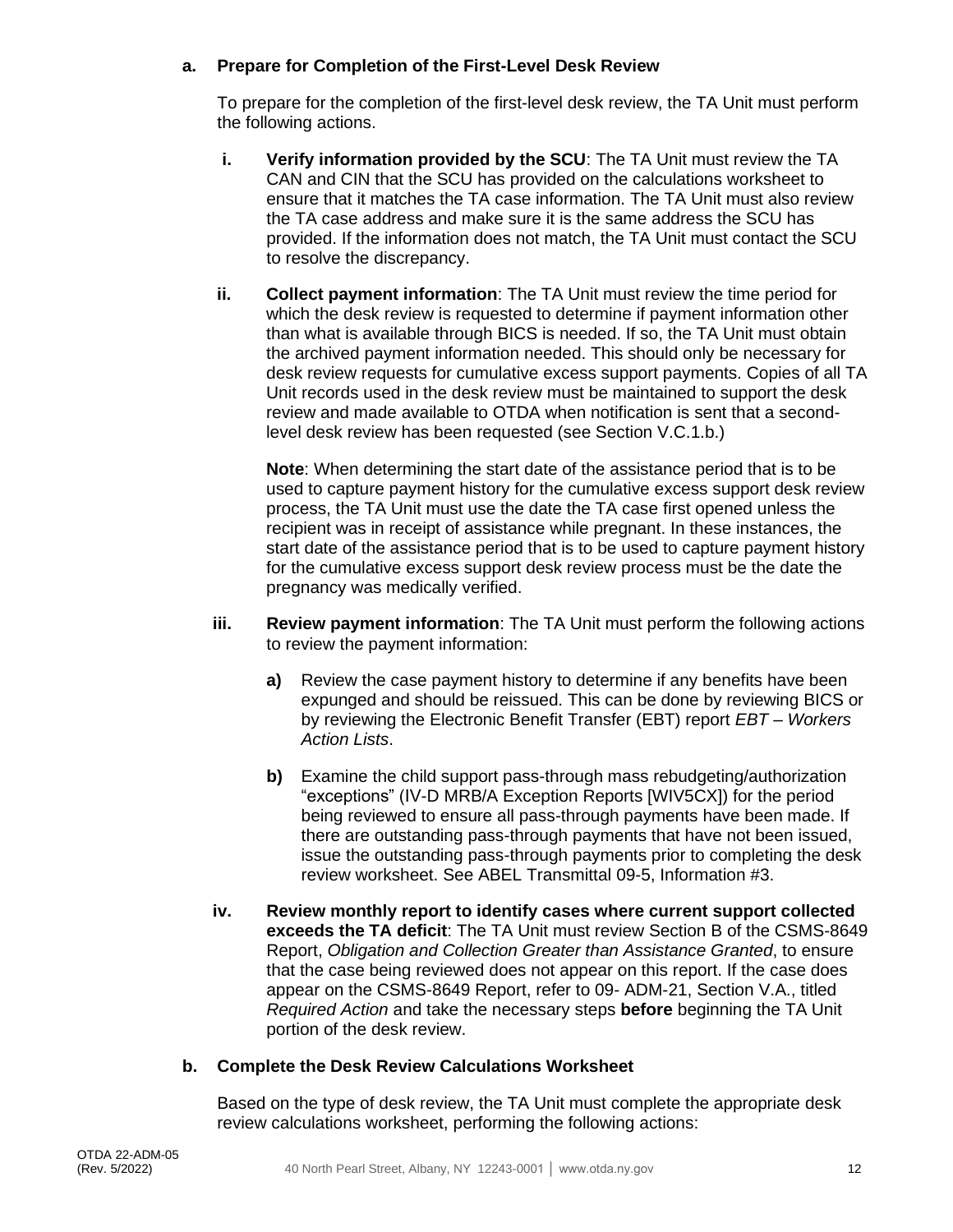- **i. Calculate the amount of payments**: Based on the information gathered in the steps listed in Section V.B.2.a., the TA Unit must calculate the amount of the pass-through or cumulative excess support payments by completing and finalizing the required steps in the appropriate desk review calculations worksheet as follows:
	- **a)** *Calculations Worksheet for Desk Review of Pass-through Payments* (Attachment 7). Complete Steps 3 and 4 following the instructions provided in Attachment 8; or
	- **b)** *Calculations Worksheet for Desk Review of Cumulative Excess Support Payments* (Attachment 9). Complete Steps 2, 3 – Lines B through G, and 4 as appropriate, following the instructions provided in Attachment 8.
- **ii. Record the completion information on the worksheet**: Under Step 1 of the worksheet, the TA Unit must enter the name, title, and telephone number of the worker who completed the worksheet and the date the TA Unit worker completed their portion of the worksheet.

#### **c. Complete the** *First-Level Desk Review Determination Package*

To complete the *First-Level Desk Review Determination* (Attachment 5) package, including the required attachments, the TA Unit must perform the following actions:

- **i. Review comments provided by the SCU:** The TA Unit must review any comments provided by the SCU on the calculations worksheet as they may prove helpful in the completion of the *First-Level Desk Review Determination*. These comments may include, but are not limited to, one (1) or more of the following:
	- **a)** a change in the type of desk review that was conducted;
	- **b)** a portion of the months included in the desk review request are outside of the allowable time period;
	- **c)** collections have not been received for the periods identified;
	- **d)** the collection received is not appropriate for the type of desk review requested;
	- **e)** the total support collections available for future months; or
	- **f)** an adjustment was done to the child support account.
- **ii. Prepare the determination**: The TA Unit must prepare the *First-Level Desk Review Determination* on TA Unit letterhead. The TA Unit must enter information and check boxes, as appropriate, to indicate the results of the firstlevel desk review. **The determination must include the telephone number of the local TA office and the name and signature of the TA Unit worker completing the determination.**
- **iii. Gather the documents to be included with the determination**: The TA Unit must include copies of the following documents with the determination identified in Section V.B.2.c.ii.
	- a) Completed calculations worksheet(s) used as a part of the review process;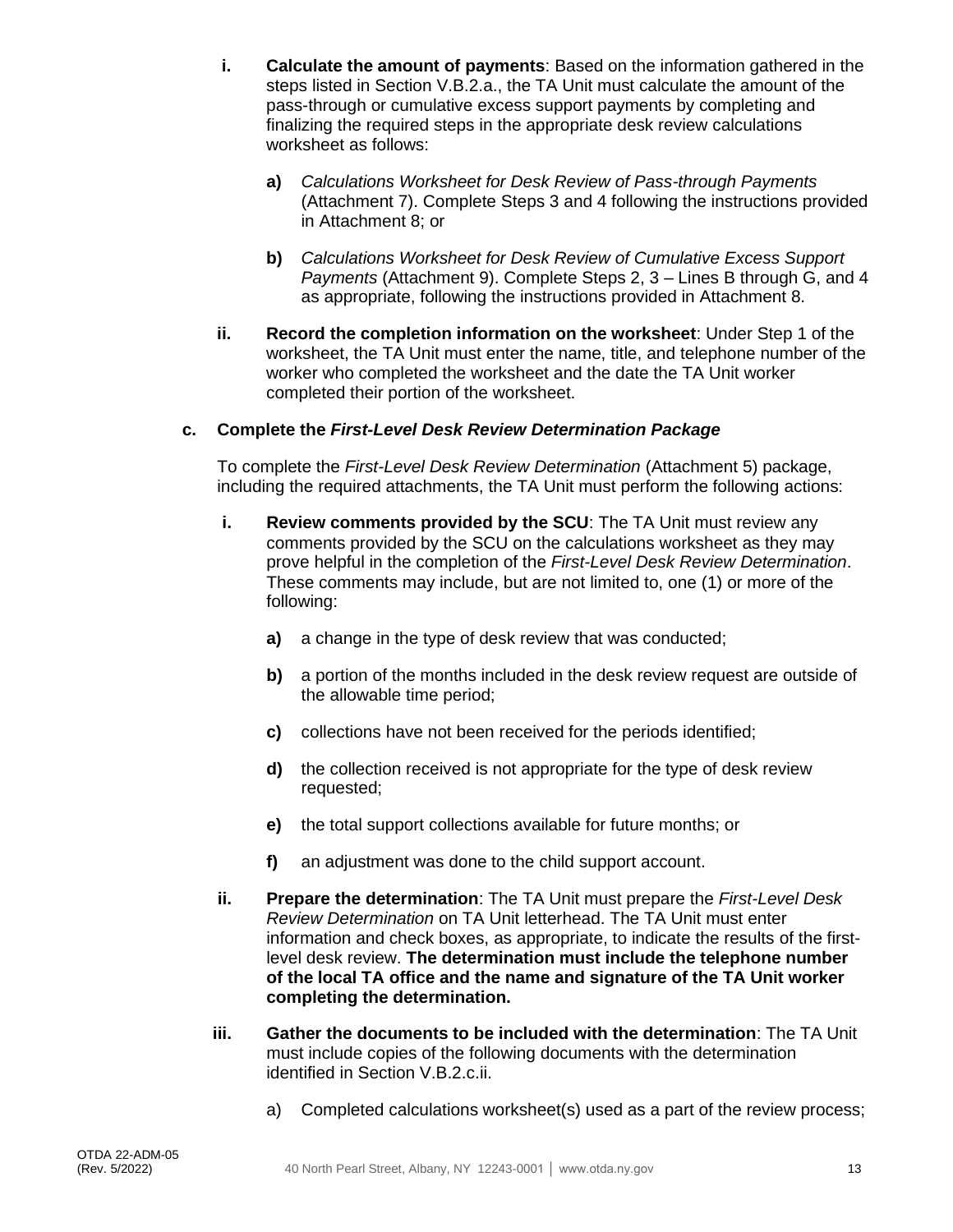- b) Original *Request for a First-Level Desk Review of Pass-through Payment or Cumulative Excess Support Payment* form and any documentation provided by the recipient for the desk review;
- c) *Request for a Second-Level Desk Review of Pass-through Payment or Cumulative Excess Support Payment* (**Attachment 11**); and
- d) Information and Instructions for Completing the *Request for a Second-Level Desk Review of Pass-through Payment or Cumulative Excess Support Payment* (**Attachment 12**).

Collectively, these documents shall be referred to as the *first-level determination package*.

- **iv. Mail the first-level determination package**: The TA Unit must send the firstlevel determination package to the recipient by first-class mail. The package must be sent within **forty-five (45) business days** of the receipt of the desk review request form by the SCU.
- **v. Share and retain the first-level determination package**: The TA Unit must send a copy of the determination package to the SCU so that the automated child support account records can be updated with the correct status and reason code.

The TA Unit must retain a copy of the entire first-level determination package (excluding Attachments 11 and 12) in the TA case file.

**Note**: The first-level desk review determination advises the recipient that a secondlevel desk review by OTDA may be requested if the recipient disputes specific findings contained in the first-level desk review determination. The determination also provides notice of the opportunity for the recipient to provide additional, but previously unavailable, documentation to OTDA for consideration in the second-level review.

#### **d. Perform Actions Required as a Result of the Desk Review**

The results of the first-level desk review may indicate that an additional payment is due to the recipient or the recipient has been paid too much money.

The TA Unit must disburse additional pass-through or cumulative excess support payments identified as a result of the desk review no later than **thirty (30) calendar days** from the date of the determination letter. Where a payment is determined to be due to the recipient, the TA Unit must first review the record to ensure that the appropriate payment due to the recipient has not been previously issued by another worker or, in the case of a cumulative excess support payment, by the automated cumulative excess support process **before** processing the payment due.

If the payment has **not** been issued, the TA Unit must issue the appropriate payment. If the payment due to the recipient has been previously issued, no further action is required.

If the recipient has received pass-through or cumulative excess support payments **in error**, a recovery of the overpayment may be pursued by any authorized means.

#### **C. Second-Level Desk Review**

Recipients may request a second-level desk review if they do not agree with the first-level determination of the SCU/TA Unit. A request for a second-level desk review must be submitted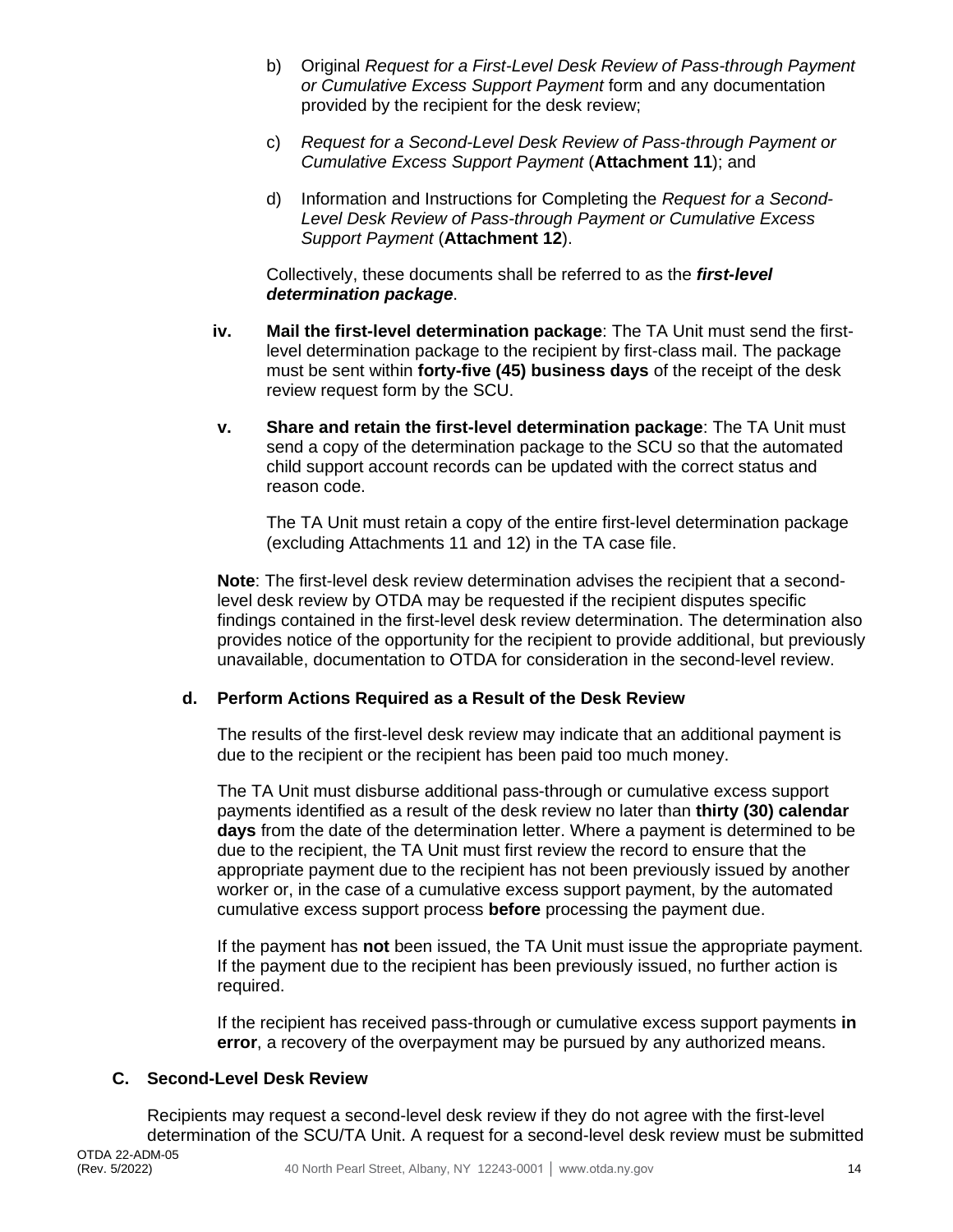to OTDA by completing and mailing a *Request for a Second-Level Desk Review of Passthrough Payment or Cumulative Excess Support Payment* (Attachment 11) within **twenty (20) business days** of the date of the first-level desk review determination.

Upon receipt of a *Request to New York State for a Second-Level Desk Review of the Distribution and Disbursement of Child Support Collections* form, OTDA conducts the secondlevel desk review. The results of the desk review must be provided to the recipient in accordance with the timeframes established in 18 NYCRR § 347.25.

#### **1. Prepare for Completion of the Second-Level Desk Review Request**

The district will be notified of a request for a second-level desk review through receipt of the *Notification of a Second-Level Desk Review Request* (**Attachment 14**). To prepare for the completion of the second-level desk review, **the following actions must be performed by the SCU and the TA Unit as appropriate**.

#### **a. Provide OTDA with Copies of Non-electronic Records**

Pursuant to the *Notification of a Second-Level Desk Review Request*, both the TA Unit and the SCU must promptly provide OTDA with copies of all records used in the first-level desk review that are **not** available electronically (i.e., via BICS or the automated child support system).

The return date(s) for the TA Unit and SCU to provide the required copies of records will be indicated on the notice. The TA Unit and SCU may provide the required copies of records by e-mail, fax, or mail to the address(es) identified on the notice with a copy of the *Notification of a Second-Level Desk Review Request*. The district must follow the proper protocols to ensure confidential transmission of information by fax or e-mail.

**Note**: Because the notification of the request for a second-level desk review is sent to the IV-D Coordinator, the **SCU must provide the TA Unit with a copy of the notification**.

#### **b. Review and React to a Request for Additional Information from OTDA**

Where a second-level desk review cannot be completed by OTDA because additional information is required, the SCU will receive a *Request for Additional Information to Support Second-Level Desk Review* (**Attachment 15**) to identify the information or action that is required. Instances in which additional information may be requested include, but are not limited to, those identified on the *Request for Additional Information to Support Second-Level Desk Review*.

- **i. SCU required actions**: The SCU must promptly review the *Request for Additional Information to Support Second-Level Desk Review*.
	- **a)** If the reason for the request for additional information **does not** impact or change the results of collections, distributions, and disbursements as reported in the first-level desk review, the SCU must promptly forward the *Request for Additional Information to Support Second-Level Desk Review* to the TA Unit.
	- **b)** If the reason for the request for additional information **does** impact or change the results of collections, distributions, and disbursements as reported in the first-level desk review, the SCU must promptly complete all required actions involving the Child Support Program and/or the automated child support system. If the required actions are due to account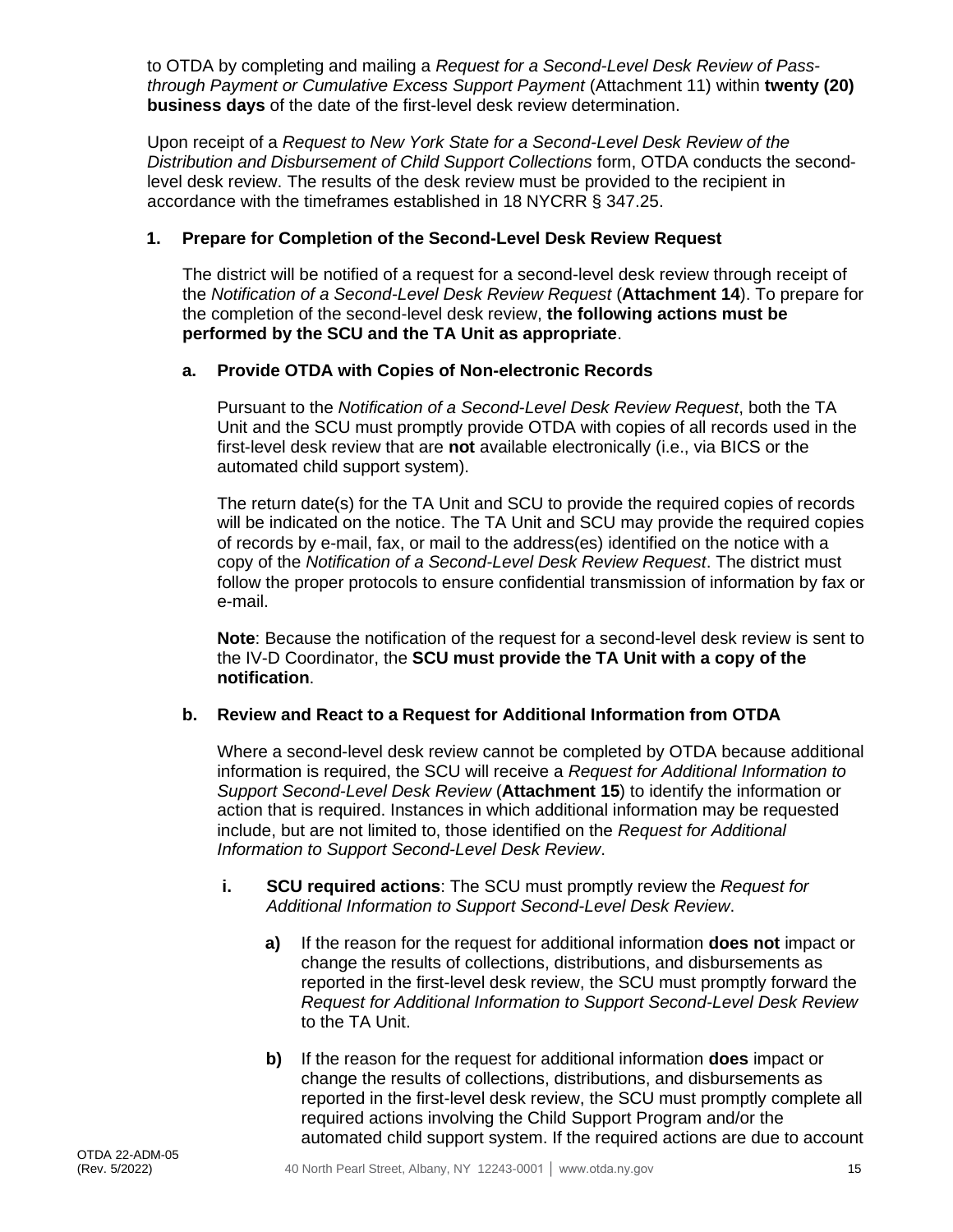maintenance adjustments that impact the collection, distribution and disbursement information for the month(s) or period of review, it will be necessary to complete a new calculations worksheet and the appropriate box identifying the worksheet as "revised" must be checked.

Upon the completion of all these required SCU actions, the SCU must forward the *Request for Additional Information to Support Second-Level Desk Review* and any revised calculations worksheet to the TA Unit for completion.

- **ii. TA Unit required actions**: The TA Unit must promptly review the *Request for Additional Information to Support Second-Level Desk Review* from the SCU.
	- **a)** If the reason for the request for additional information **does not** impact or change the results of the calculations of the amount of the pass-through or cumulative excess support payments the recipient was entitled to as reported in the first-level desk review, the TA Unit must promptly, but no later than the date specified on the *Request for Additional Information to Support Second-Level Desk Review*, return the *Request for Additional Information to Support Second-Level Desk Review* to OTDA.
	- **b)** If the reason for the request for additional information **does** impact or change the results of the calculations of the amount of the pass-through or cumulative excess support payments the recipient was entitled to, the TA Unit must promptly complete all required actions involving the TA Program and/or WMS, including any revisions required to the TA Unit's section of the first-level desk review worksheet. If a revised worksheet has been included by the SCU, the TA Unit must complete the revised worksheet accordingly.

Upon the completion of all these required actions, the TA Unit must complete the *Request for Additional Information to Support Second-Level Desk Review* form and any revised calculations worksheet and forward the documents to OTDA on or before the date specified so that the secondlevel desk review may be completed.

#### **2. Perform Actions Required by the Second-Level Desk Review Determination**

OTDA will issue a second-level desk review determination in writing by first class mail to the recipient using the now fillable *Second-Level Desk Review Determination* (**Attachment 13**) in accordance with the timeframes established in 18 NYCRR 347.25. Included with the determination will be copies of the revised or confirmed calculations worksheet(s) and any new documentation considered in the second-level desk review. Collectively, these documents shall be referred to as the *second-level determination package*. OTDA will provide a copy of the determination package to both the SCU and the TA Unit with instructions to process a payment to the recipient or arrange for an overpayment, if appropriate, and update the automated child support account records with the correct status and reason code(s). Upon receipt of the copy of the determination package, the following actions must be performed as appropriate.

**Note**: The second-level determination letter advises the recipient that a review under Article 78 of the Civil Practice Law and Rules of the OTDA determination may be filed within four (4) months of the date of the determination letter if the recipient disputes specific findings contained in that determination. Further, the recipient will be advised that if legal assistance is required, they may wish to contact a local not-for-profit legal services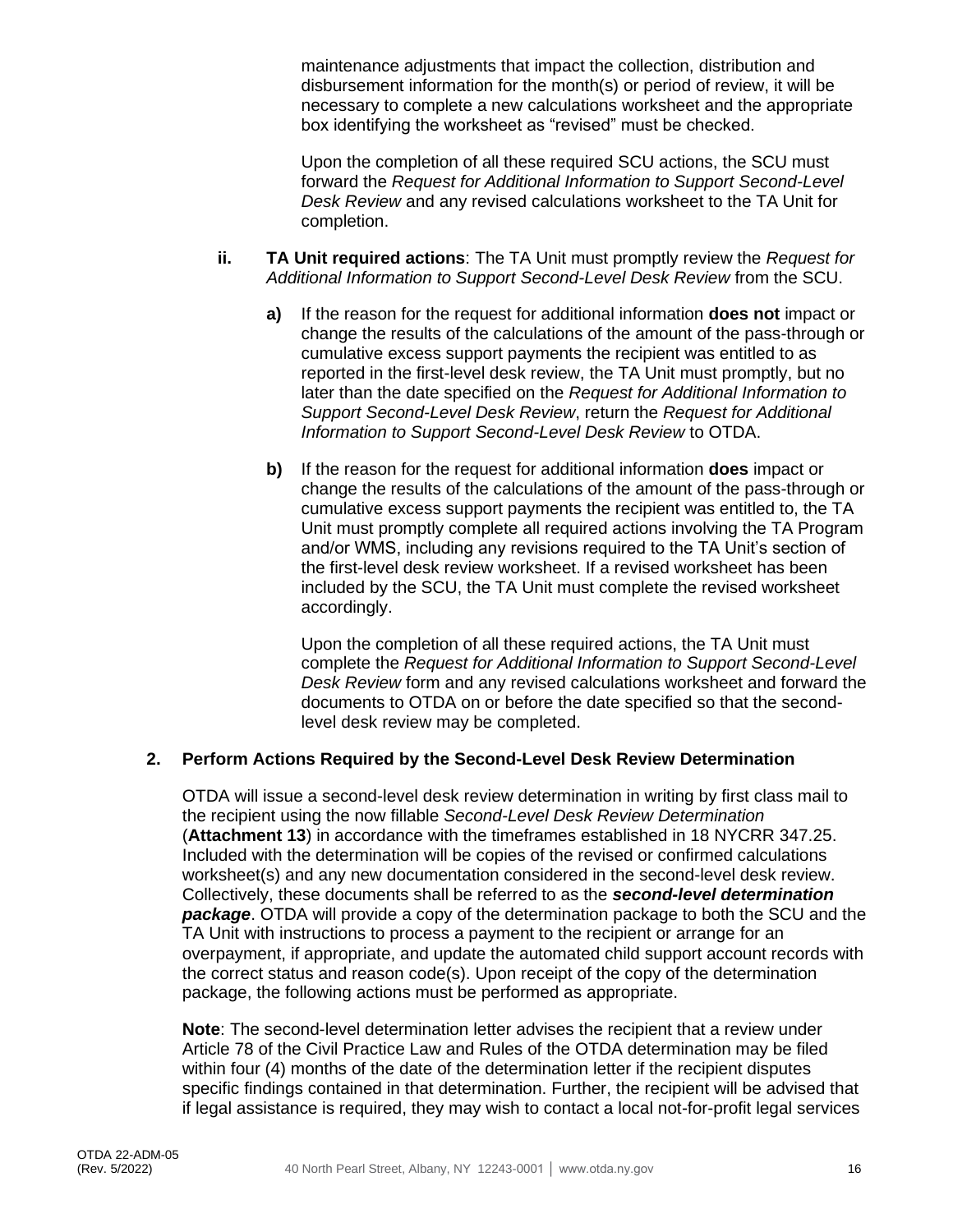corporation. The telephone number of a local not-for-profit legal services corporation will be provided.

#### **a. SCU Required Actions**

The SCU must review any **cumulative excess support** calculations worksheet included with the second-level determination package to determine whether there are assistance repayments included, on Lines B through G of Step 3, that were not previously known to the SCU and that impact the unreimbursed assistance balance on the automated child support account record.

- **i. Reported assistance payments to TA impact the unreimbursed assistance balance**: Where SCU determines that the reported assistance payments to TA impact the unreimbursed assistance balance on the automated child support account record, the SCU must complete a *Support Collection Unit Notification to State of Unreimbursed Assistance Adjustment as a Result of a Cumulative Excess Support Payment Desk Review* form (Attachment 10) and provide the completed form to DCSS as instructed on the form.
- **ii. Reported assistance payments to TA do not impact the unreimbursed assistance balance**: Where the SCU determines that the reported assistance payments to TA do not impact the unreimbursed assistance balance on the automated child support account record, no further action is required.

#### **b. TA Unit Required Actions**

The TA Unit must review the second-level determination package for instructions to process a payment to the recipient or to arrange for the recovery of an overpayment, if appropriate.

- **i. Payment to be made to the recipient**: Where a payment is determined to be due to the recipient, the TA Unit must first review the record to ensure that the appropriate payment due to the recipient has not been previously issued by another worker or by the automated cumulative excess support process before processing the payment due.
	- **a)** If the payment has not been issued, the TA Unit must issue the appropriate payment.
	- **b)** If the payment has been previously issued, no further action is required.
- **ii. Overpayment to be recovered from the recipient**: A recovery of the overpayment may be pursued by any authorized means if the recipient has received pass-through or cumulative excess support payments in error.

#### **D. SCU Guidance Documents**

The following SCU guidance documents will be made available on the *Distribution – Desk Review* page of ERS under *Reference Materials*:

#### **1. Desk Aid: First-Level Desk Review**

The guidance document titled *Desk Aid: First-Level Desk Review* will assist SCUs in their preparation for, and completion of, the desk review.